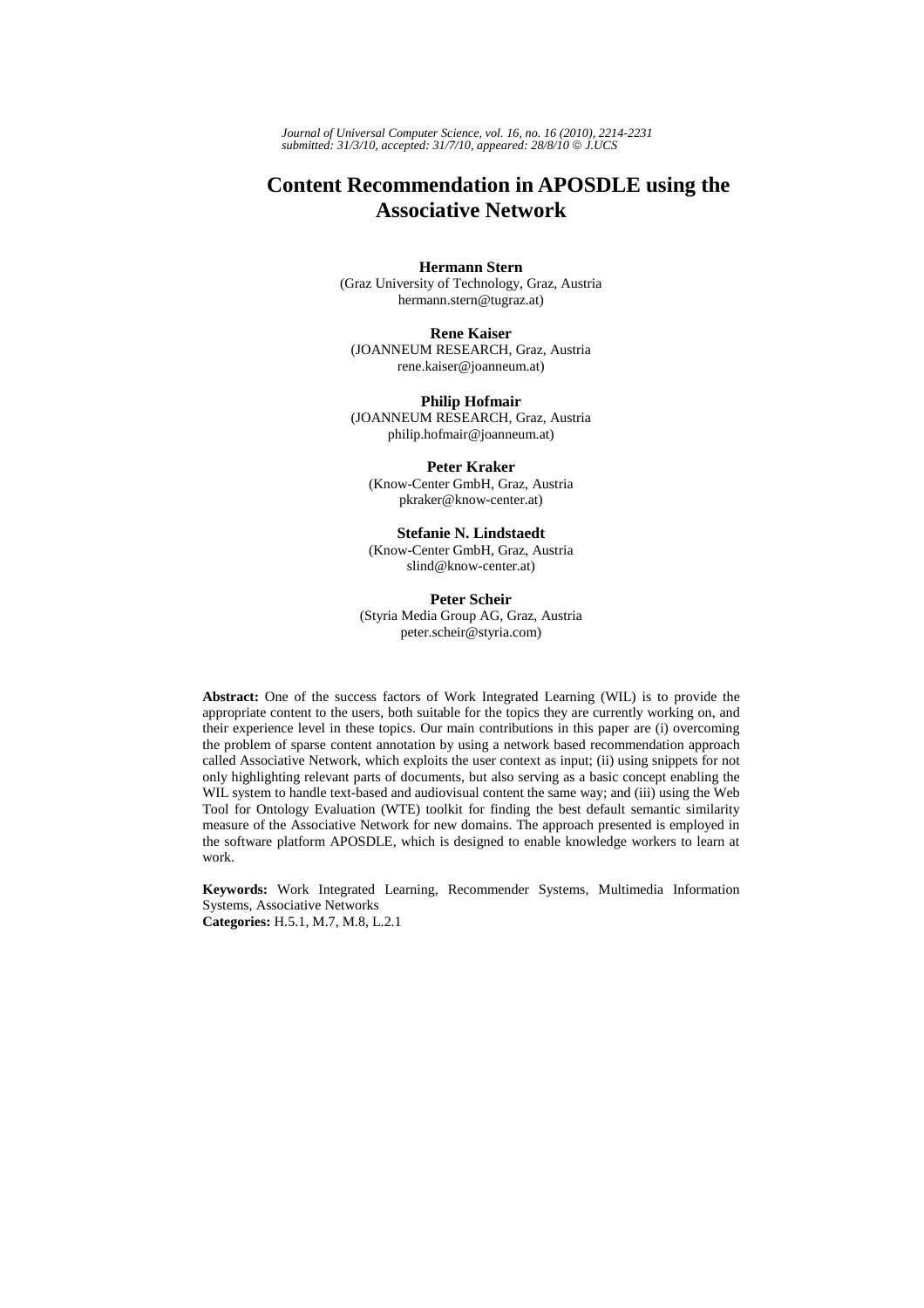#### **1 Introduction**

Work Integrated Learning (WIL) [Lindstaedt and Farmer 04] [Smith 03] enables knowledge workers to learn directly at their place of work, by doing their usual tasks instead of exercising in dedicated artificial learning situations, with working and learning seamlessly integrated [Lindstaedt et al. 09].

WIL raises the learner's awareness of content, people, learning opportunities and structure; all relevant to the work activities she is involved. One of the key factors of WIL environments is to provide appropriate content to the learner, suitable for (i) her current level of knowledge, and (ii) the current task at hand – both together forming the context. The approach presented in this paper derives the user context by exploiting the topics a knowledge worker is currently working with, and her experience level in these topics. This user context is then used to tailor the recommended content according to the learner's current needs.

In WIL, it is not sufficient to recommend whole documents; a knowledge worker does not benefit from browsing dozens of pages of a document just to find the one or two valuable pieces of information she needs. Instead, the learner has to be made aware of specific content sections relevant to her information needs. To assist the learner in finding relevant information within a document, we introduce *snippets* as semantically annotated parts of those documents. Besides the problem of too much content available and learners unable to select the right learning material for their needs, in WIL it is also often the case that there is not enough content available for a specific topic. We overcome this problem of sparse annotations by using a network based recommendation approach called *Associative Network*. This network exploits a domain model - which is a semantic description of the domain in terms of concepts, relations, and objects - to annotate snippets and relate them to various topics. These topics correlate to other topics in the model by means of their similarity. Using this *Associative Networ*k, the knowledge worker is able to select the appropriate content for her current working needs. In addition, the correlation between similar topics can be used to find more suitable content not belonging to the selected topic, but to very similar ones. In contrast to other learning environments, in this approach content is not limited anyhow to pure textual resources; other sources such as videos or tutorials may also serve as valuable learning materials.

Our main contributions in this paper are as follows: we overcome the problem of sparse content annotation by using a network based recommendation approach called Associative Network; we use snippets for not only highlighting relevant parts of documents, but also they are serving as a basic concept enabling the WIL system to handle text-based and audiovisual content the same way; and finally we use the Web Tool for Ontology Evaluation (WTE) toolkit to find the best default semantic similarity measure of the Associative Network for new domains.

*In this paper, we employ a scenario showing how a fictitious employee called Eva prepares her first creativity workshop; her goal is to generate ideas for rear view mirrors. Eva uses a WIL system to get recommendations for mastering her current task. Instead of presenting the whole scenario, we will list the specific aspects directly affecting this scenario in every section. To keep the flow of the scenario easy traceable throughout the whole paper, we use an italic font for the scenario text.*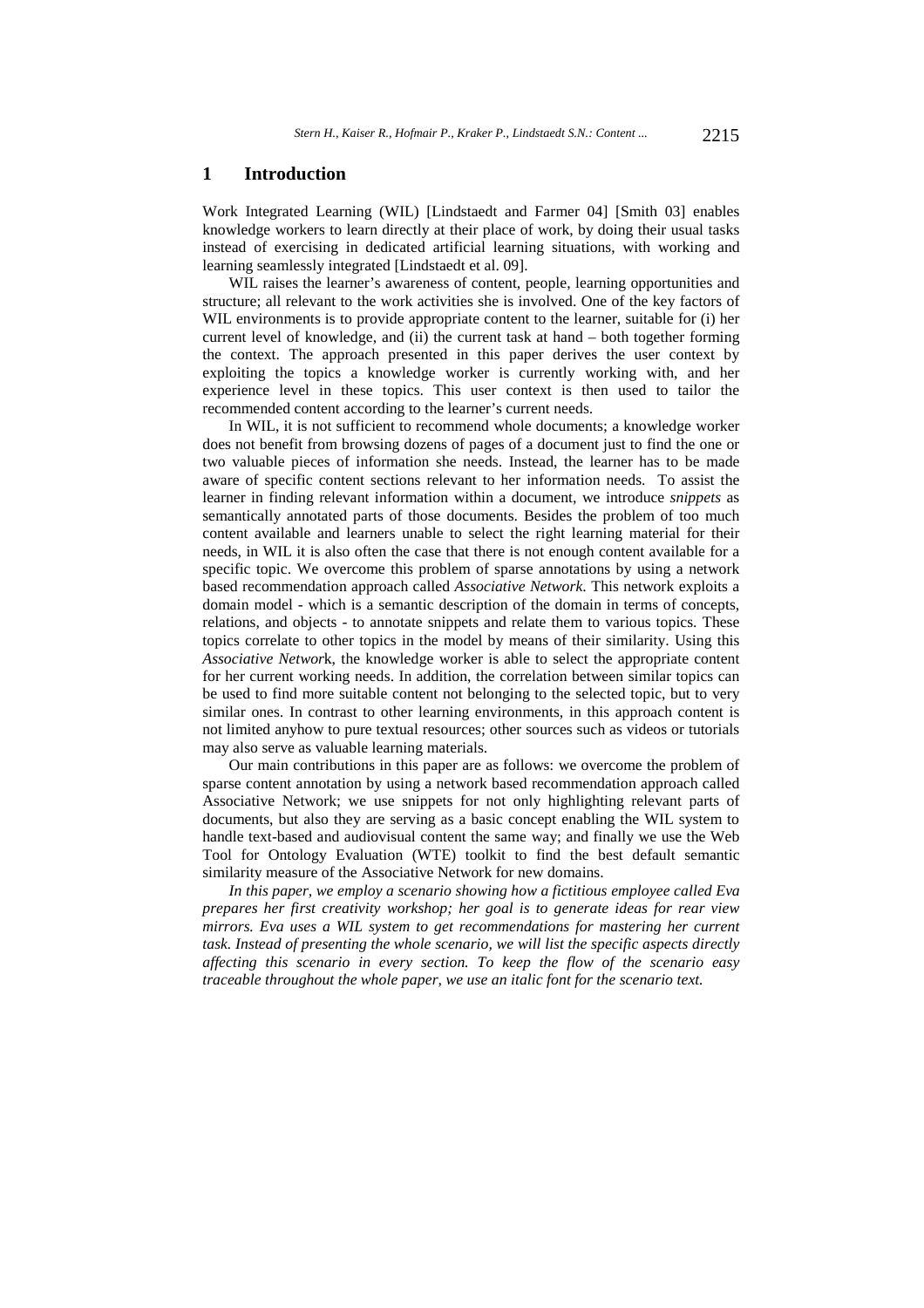#### **2 Associative Network**

The Associative Network - the approach itself can be found in [Scheir 08a] - is responsible for recommending content via snippets. Associative means that information is in some form associated to other information. This association is modelled as a graph, referred to as Associative Network. The idea behind this network is to return a list of most relevant snippets to the user; the input topics (one or more topics) like "Workshop" (i) can be chosen by the user, (ii) can also be detected automatically by some context detection functionality, or (iii) are inferred by a working task the user has chosen.

The principle of associating information is not new; [Salton 63] introduced a document retrieval system connecting books with the same authors. [Crestani 97] proposed Associative Retrieval as a form of Information Retrieval, where some given relevant information is used to find more related ("associated") information.

[Crestani 97] defines an Associative Network as a generic network of information items represented by nodes. Those nodes are linked using edges, which can be named and weighted. According to [Heylighen et al. 02] an Associative Network is a weighted, directed graph, whose nodes represent documents, and whose weights represent the associations between nodes. The network itself is stored in a matrix, allowing to relate each node to all the other nodes. The edges themselves are not named. The Associative Network presented in this paper is defined according to [Crestani 97]. Every concept in the domain model and every snippet in the knowledge base are represented by nodes, optionally connected by edges to other nodes. These edges are weighted, representing the grade of similarity between the two connected nodes. Three directly dependent layers [see Figure 1] provide the connection between the input (one or more topics) and the list of snippets provided as result.

The first layer (*Concept to Concept layer, C2C)* contains only domain concept nodes (also referred to as topics) which are connected with edges by means of their *semantic similarity* outlined in Section 3; edge weights state the grade of similarity.

The second layer (*Concept to Document layer, C2D*) states the mappings between the topics and the snippets, referred to as *semantic annotation* explained in Section 4. Each snippet is annotated with exactly one topic. This is the only mandatory layer in the Associative Network since it is the core layer serving snippets for one or more topics; it cannot be turned off optionally.

The third layer (*Document to Document layer, D2D*) contains only snippet nodes and connects them with edges based on their *textual similarity*. If activated, this layer is searching for snippets with similar textual content and adding them to the list of snippets resulting from the second layer.

Textual similarity is not within the focus of this paper, therefore the *Concept to Concept layer* including the underlying semantic similarity measures and *Concept to Document layer* using semantically annotated snippets are presented in detail.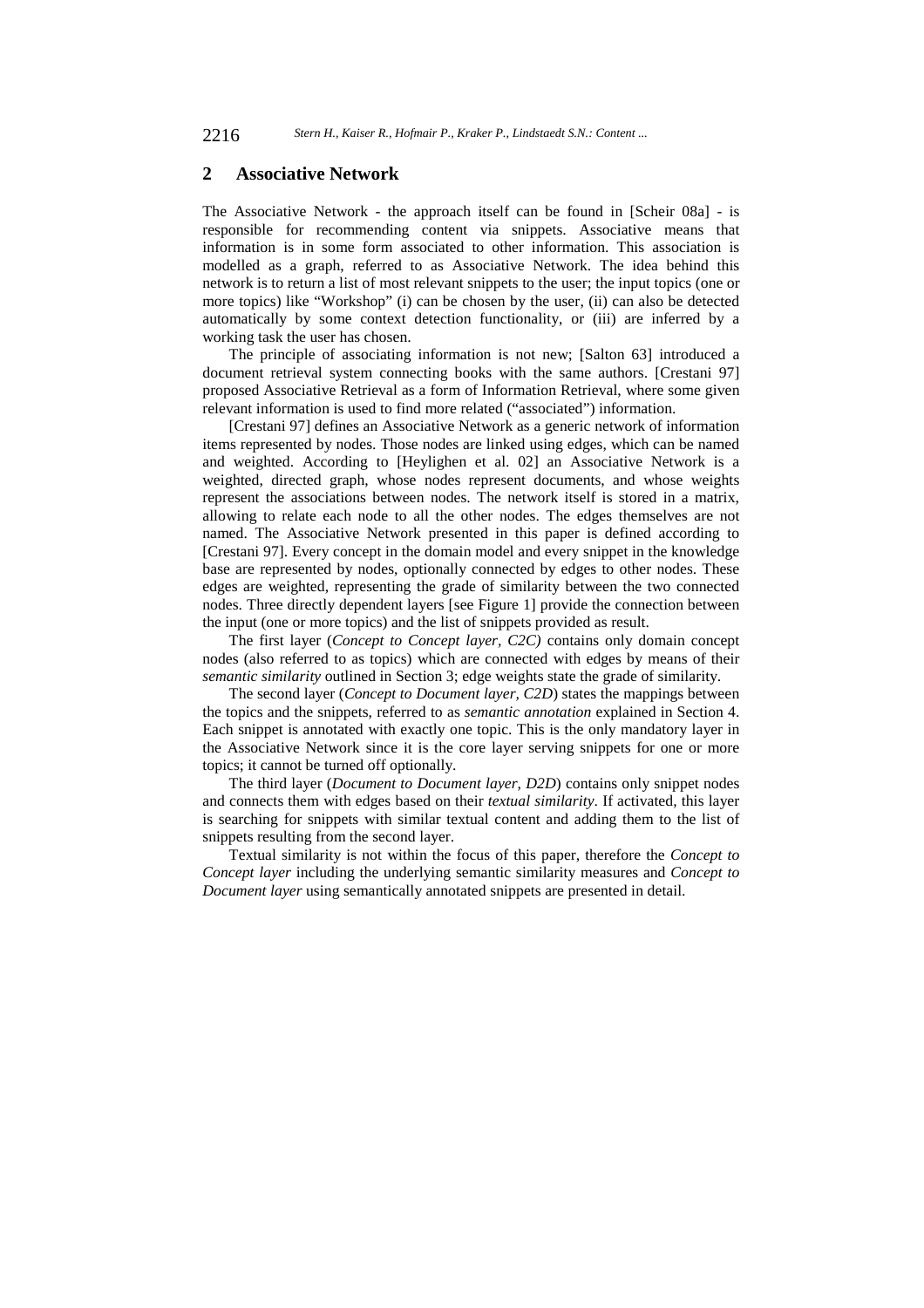

*Figure 1: Anatomy of the Associative Network* 

Compared to a traditional retrieval engine, the Associative Network introduces several advantages when dealing with sparse annotations. Manual annotation of snippets is very time consuming and has to be done by domain experts; in most cases only few concepts from the models are used for annotation, and only few resources are really annotated. The Associative Network is able to (i) retrieve documents from concepts not directly selected by the user, but similar to them (*Concept to Concept layer*), and (ii) also documents that are not tagged with the queried concept, but similar to the found documents (*Document to Document layer*). Using snippets as information basis makes the Associative Network completely independent with regard to the documents. There is no difference in handling textual or multimedia based content, since snippets are only pointers to certain parts of information.

## **3 Concept Similarity**

The *Concept to Concept layer* of the Associative Network is directly built from the application domain ontology. The edge weights stating the similarity between pairs of concepts of the domain ontology are derived using a semantic similarity function, which measures how much those two concepts are alike. Several semantic similarity functions have been proposed in literature, which correspond to different criteria of 'being alike'. The evaluation of these functions (hereafter, measures) has shown that no single measure always performs better than the others. Moreover, individual measures perform differently depending on the criteria of 'being alike' required.

This paper exploits the following semantic similarity measures: (i) Conceptual Similarity [Wu and Palmer 94], (ii) Shortest Path, (iii) Scaled Shortest Path [Leacock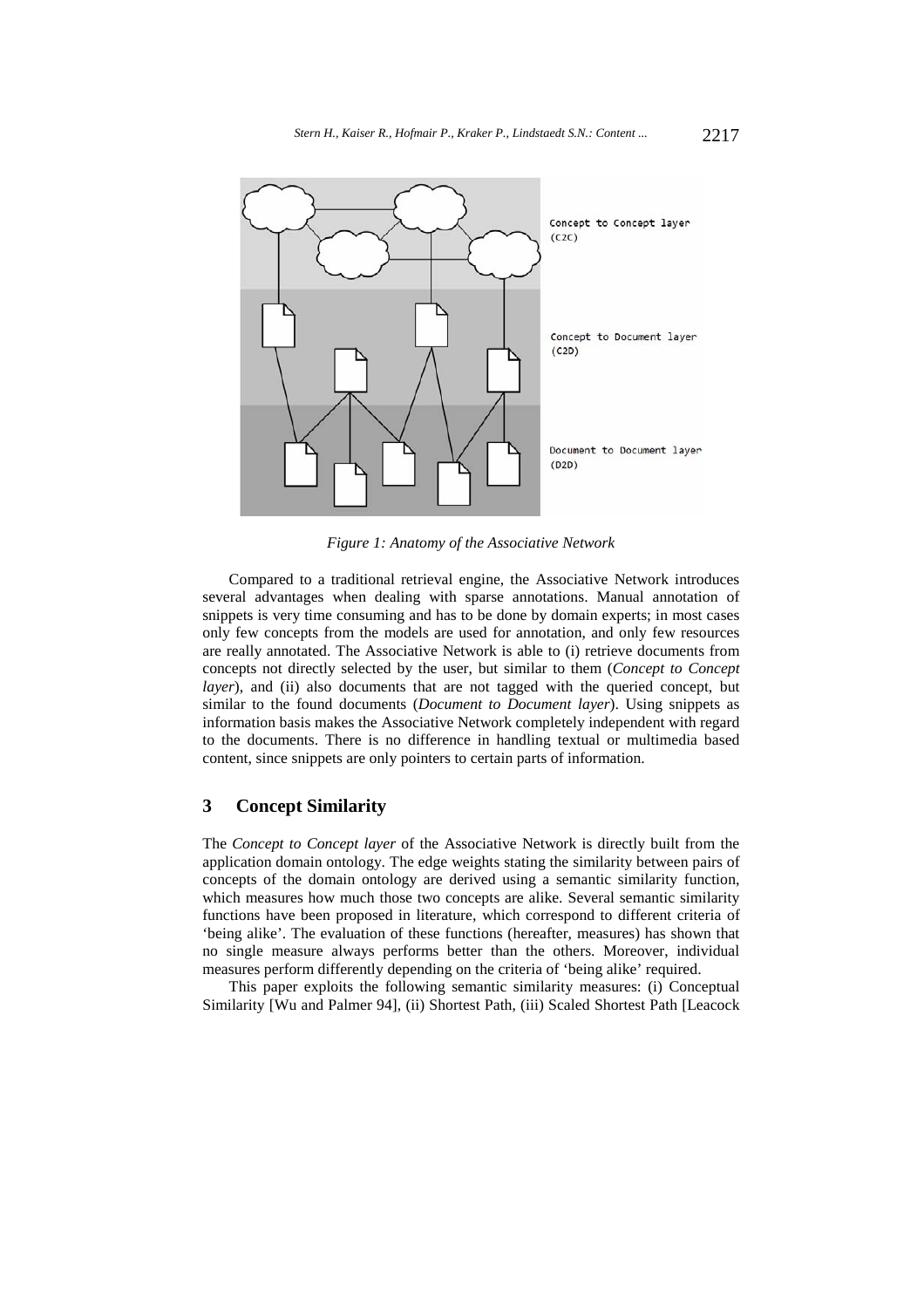and Chodorow 98], (iv) Resnik [Resnik 95], (v) Lin [Lin 98], (vi) Jiang Conrath [Jiang and Conrath 97], and (vii) the Trento Vector [Scheir 08b]. Measures (i)-(iii) belong to the so-called *path-based measures*, as they measure similarity using the distance (or path length) between concepts in the is-a hierarchy. Measures (iv)-(vi) belong to the so-called *information content-based measures*, as they measure similarity using the closeness of the information content of different concepts. Measure (vii) calculates similarity by looking at how many relations concepts have in common.

The concept similarity based *Concept to Concept layer* is used to extend the list of input topics to also consider other topics, which are very similar but have not been selected by the user. For processing the information in the network representation of this layer, a technique called Spreading Activation is used. Starting from a set of initially activated nodes in the net, the activation spreads over the network [Sharifian and Samani 97]. During search, energy flows from a set of initially activated information items over the edges to their neighbours [Lindstaedt et al. 08]. Using several steps of Spreading Activation in the highly interconnected network would result in a list containing all of the topics; therefore, only one iteration of Spreading Activation is carried out, and only the topics directly connected to the starting topic are added.

*Following our scenario, Eva selects the topic "Workshop" as starting point for her learning experience. Since there are not enough snippets available for the topic "Workshop", she also gets results from very similar topics (like "Workshop Agenda", "Workshop planning" or even "Creativity Techniques"). All those highly related documents are relevant for Eva's current working activity, even though she has not requested them explicitly.* 

### **4 Semantic Annotation of Snippets**

The second layer (*Concept to Document layer*) of the Associative Network states the mappings between the topics and the snippets. This is the only mandatory layer in the Associative Network, since it is the core layer serving snippets for one or more topics; it cannot be turned off optionally.

Certain parts of documents are tagged with *concepts* and *material uses* yielding a list of annotated fragments; we refer to them as *snippets*. A *concept* denotes a topic, taken from the domain ontology; the selected part of the document is dealing with. *Material use* describes the resource type of the selected part, like "Definition", "Example", "Guideline" etc. Examples for snippets are a drawing in a PowerPoint document, a subsection of a requirements engineering document, a section of a video clip, a link to a person or a community of practice, etc. Every snippet is addressable via a unique identifier. Snippets of text-based documents denote a specific area (like an abstract, an image etc), while multimedia-based snippets denote a certain timeframe of the corresponding video or audio file.

Before the *Concept to Document layer* can be used, semantically annotated snippets have to be created. There are two possibilities to create snippets: (i) they may be entered manually by domain experts or (ii) they are automatically created using a classification engine based on the knowledge base that was created during manual annotation. The manual annotation continually delivers ground truth for automatic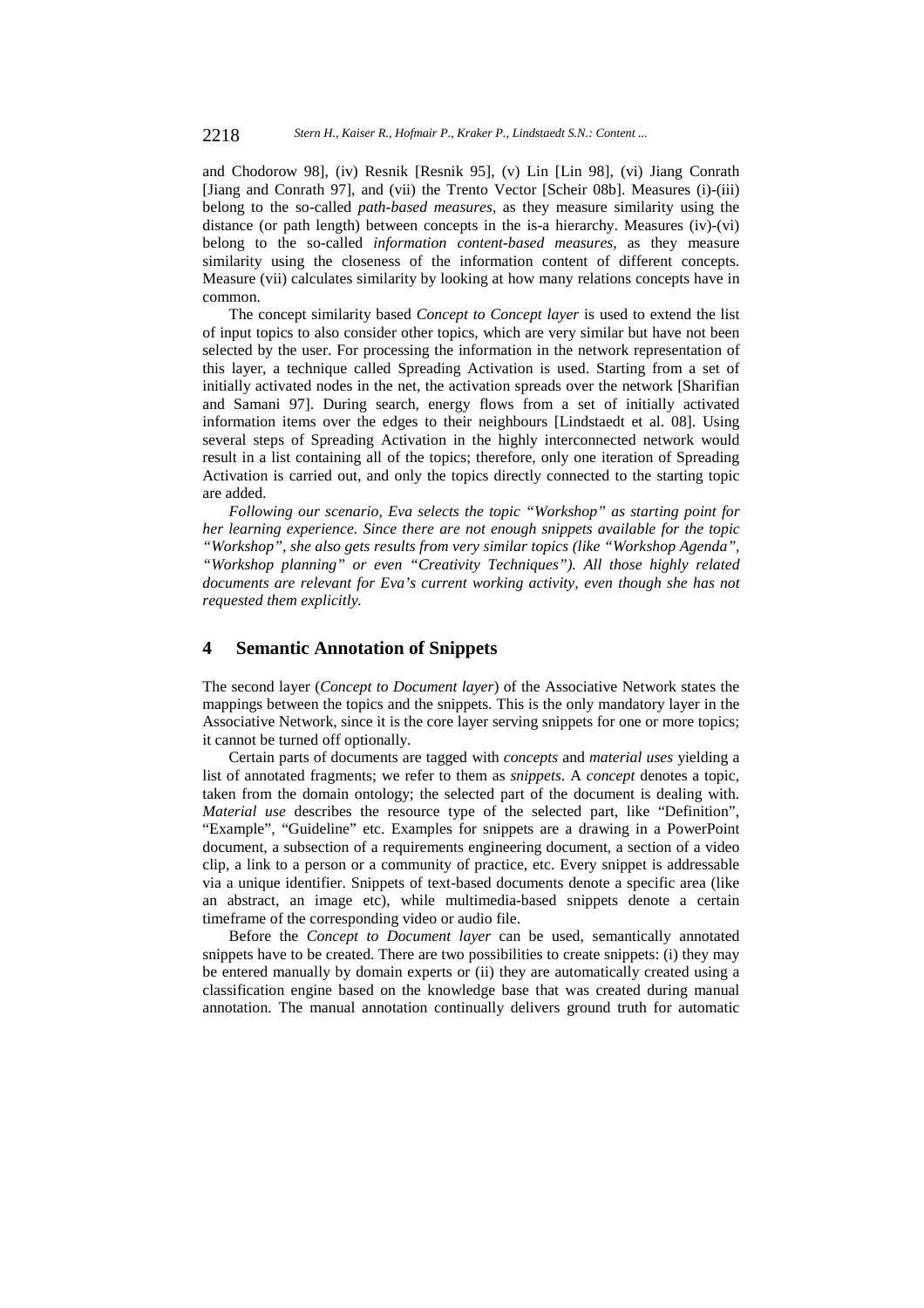classification and annotation of new documents. However, to bootstrap the component, an initial dataset of snippets from representative documents has to be entered manually. This is necessary for the training of the automatic annotation functionality. According to our tests, good automatic classification results can be achieved for topics with at least one hundred assigned snippets. Depending on the number of topics used in the specific domain, this yields the need for thousands of manually annotated snippets. Since the two domains covered by this paper were maintained by only two domain experts each, and the resources test set consisted of a few hundred documents, not all of the topics were annotated with enough snippets. The text classification algorithm used can be applied to all text-based documents, but also to multimedia content by analyzing the textual information extracted from this content as metadata. The *Concept to Document layer* is using a Lucene<sup>1</sup> index storing all snippets and topics; this index is also available for full text search.

*Various domain experts in Eva's company have manually created snippets and annotated them with topics. In our scenario, this layer provides the functionality to deliver all snippets associated to Eva's topic "Workshop", and all the (optional) topics added in the previous Concept to Concept layer.* 

# **5 Exploiting the Associative Network Approach in APOSDLE**

The work presented within this paper originates from the EU project APOSDLE<sup>2</sup>, which focuses on Work Integrated Learning. The detailed approach of the whole project is described in [Lindstaedt et al. 07]; more information regarding the project can be found at the project's website<sup>3</sup>.

The aim of APOSDLE is to enhance the productivity of knowledge workers by supporting informal learning and teaching activities in the context of knowledge workers' everyday work processes. Knowledge workers are for example engineers, researchers, software developers, consultants, or designers. APOSDLE is designed to support knowledge workers in their three roles: learner, worker and expert. The project exploits synergies between learning and knowledge management by reusing content not originally intended for learning. For companies, this implies the chance to reuse existing content repositories, which potentially saves costs compared to the generation of new material. Moreover, integrating document-based and multimediabased knowledge sources into the system requires relatively little effort.

An intelligent software component aims to identify and suggest knowledge that knowledge workers are lacking in order to complete their current task. This knowledge gap is estimated by taking into account the user's context, several semantic models containing work tasks, topics, and learning goals [see Section 5.1], as well as user competencies, and the Associative Network [see Section 2] that implements a heterogeneous recommendation mechanism.

l

<sup>1</sup> http://lucene.apache.org/

 $\frac{2}{3}$  Advanced Process Oriented and Self-Directed Learning Environment;

http://www.aposdle.tugraz.at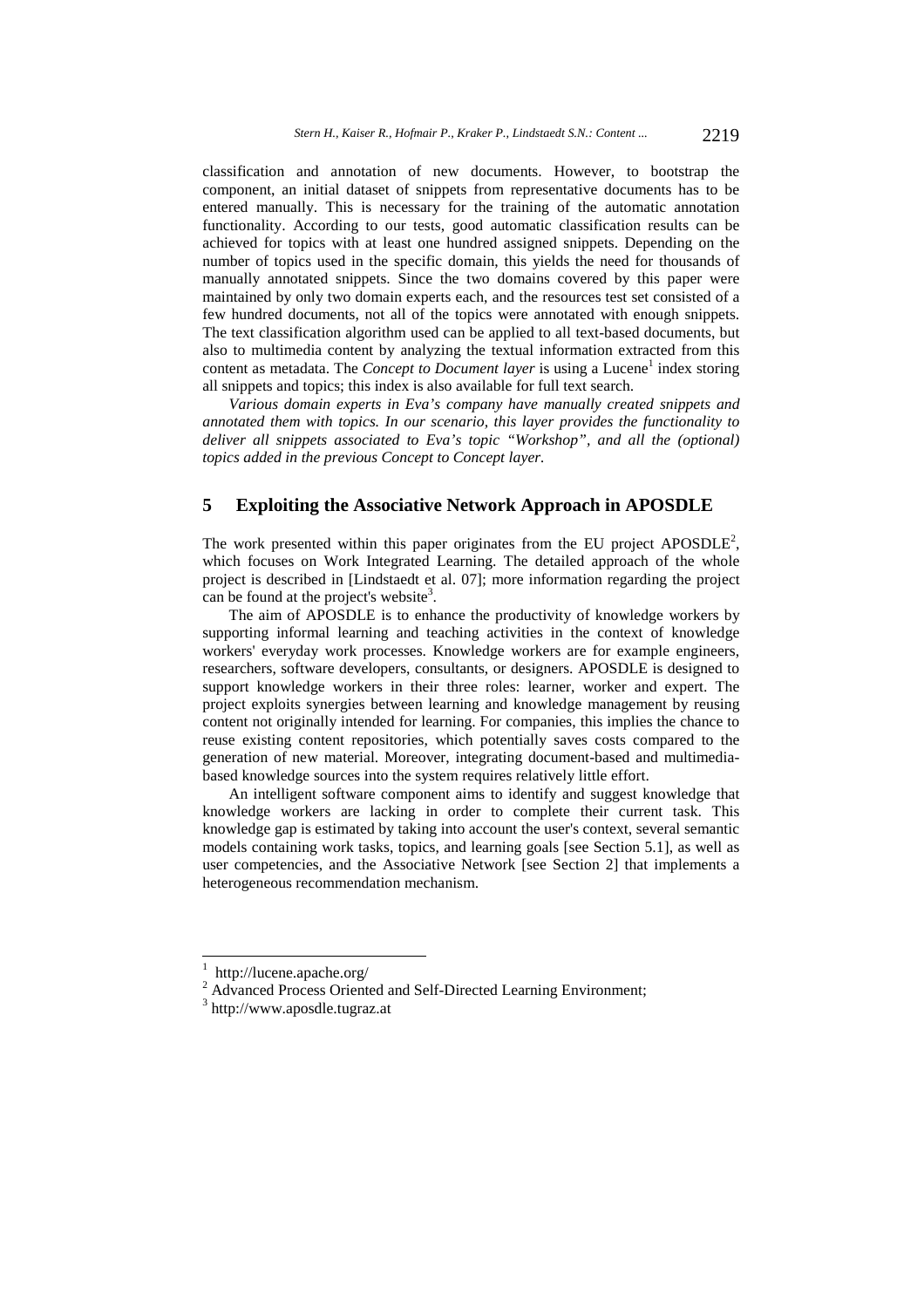#### **5.1 Models used in APOSDLE**

APOSDLE uses a model [Lindstaedt et al. 08] individually created for the respective application domain, which contains:

- i. a *task model* (a formal description of work tasks to be supported, like "how to create a workshop");
- ii. a *domain model* (a semantic description of the domain in terms of concepts, relations, and objects); and
- iii. a *learning goal model* (providing a mapping between domain concepts, tasks and general learning goal types).

The creation of these models requires manual input and forms the basis for the automatic content recommendation mechanisms. Entities in the domain model are used to annotate content to make it available for retrieval. The effort for creating a new set of models from scratch is heavily dependent on domain specific boundaries, including the number of concepts, tasks or learning goals, and the company or department the models are created for. Depending on the number of domain experts and the documents serving as a basis for knowledge elicitation, the effort needed can vary between a few weeks and several months. The creation of the two domains CCI and ISN mentioned in this paper was carried out hand in hand with the development of the modelling tools used; therefore, the effort cannot be numbered exactly.

For a very small test domain containing less than one hundred concepts and only few domain experts involved, we have recorded the following list of tasks with the respective efforts:

Tasks on the company / department side:

| (i)   | Scope & Boundaries and Resources Collection:  | 2 hours  |
|-------|-----------------------------------------------|----------|
| (ii)  | Knowledge Elicitation from Digital Resources: | 1 hour   |
| (iii) | Knowledge Elicitation from Domain Experts:    | 10 hours |
| (iv)  | Modelling of Topics and Tasks:                | 20 hours |
| (v)   | <b>Revision Support for Tasks and Topics:</b> | 2 hours  |
| (vi)  | Modelling of Learning Goals:                  | 3 hours  |
| (vii) | Formal Models Validation:                     | 2 hours  |
|       |                                               |          |

Tasks on APOSDLE team side:

#### (viii) Administration, Test Preparation, Verification etc.: 40 hours

This list denotes the minimum effort for a new model set, given that the domain experts already know how to use the modelling tools used. More on the semantic modelling process and the company-specific domain concepts can be found in [Christl et al. 08]. A typical application domain in the scope of this paper contains approximately one hundred different topics. The number of topics has to be chosen carefully, as the domain experts should be able to annotate the created snippets correctly; moreover, the users should be able to determine between the individual topics. In the domains CCI and ISN, the domain experts were able to annotate all snippets with about one hundred different topics. Using a model with hundreds of concepts to cover big domains with thousands of documents has little effect on the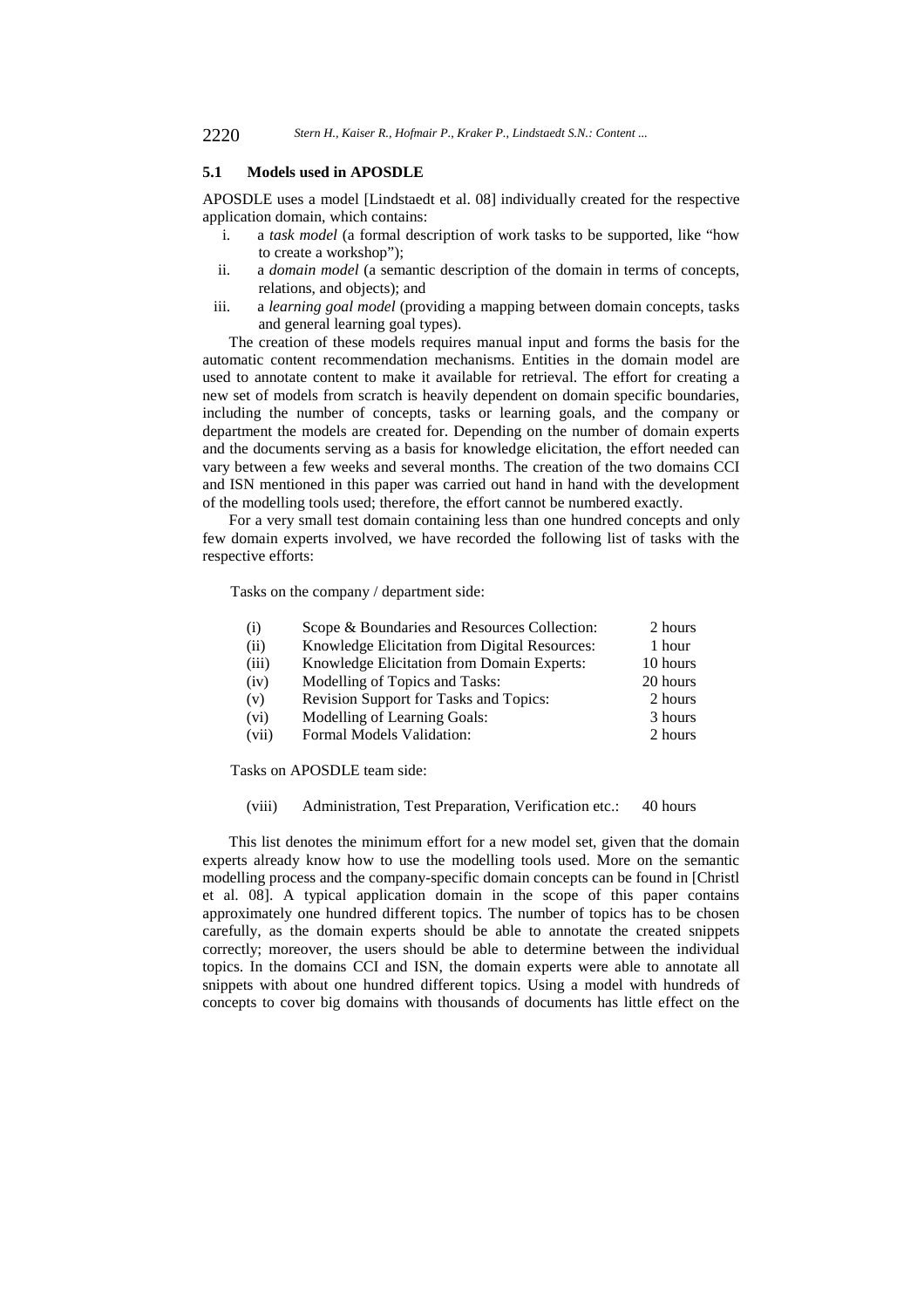system performance, but significantly increases the effort needed for modelling the domain and correctly annotating the snippets.

*The application domain model defines the working field of Eva; it contains the tasks she needs to execute during work and the topics she is dealing with. APOSDLE provides all the topics and tasks, and Eva can select some of them to get further assistance.* 

### **5.2 APOSDLE Suggests**

The user interface for presenting a list of recommended resources to the user is called APOSDLE Suggests. See Figure 2 for a recommendation screen showing relevant resources for the topic "Standard Deviation".

| <b>SDA &gt; Standard Deviation</b>                                 |                                                                                                                                                                                                                                                                                                                                                          |                                                           |
|--------------------------------------------------------------------|----------------------------------------------------------------------------------------------------------------------------------------------------------------------------------------------------------------------------------------------------------------------------------------------------------------------------------------------------------|-----------------------------------------------------------|
| Search for a topic or a task                                       | A short description of Standard Deviation<br>The standard deviation is a measure of dispersion for a collection of values. It is defined as the<br>root-mean-square (RMS) deviation of the values from their mean, or as the square root of the                                                                                                          |                                                           |
| Detected<br>History<br>Tasks<br>Topics                             | variance.                                                                                                                                                                                                                                                                                                                                                |                                                           |
| Validity<br>Variable                                               | Filter Suggestions based on your Experiences :                                                                                                                                                                                                                                                                                                           | Sort by:                                                  |
| Kurtosis<br>Descriptive Statistics                                 | Only show resources relevant to                                                                                                                                                                                                                                                                                                                          | type                                                      |
| Mean<br><b>Standard Deviation</b><br>Variance                      | 9 Results: Found 1 Person, 8 Snippets                                                                                                                                                                                                                                                                                                                    |                                                           |
| Probability Distribution<br>Explore links between topics and tasks | $\triangle$ Leemkuil H                                                                                                                                                                                                                                                                                                                                   | Job: Assistant<br>professor<br>e-mail:                    |
|                                                                    | Contact Show Business Card Share                                                                                                                                                                                                                                                                                                                         | hleemkuil@aposdle.<br>ora                                 |
|                                                                    | Definition of Standard Deviation - Found in col10522.pdf<br>Themostcommonmeasureofspreadisthestandarddeviation. The standarddeviation<br>isanumberthat measureshowfardatavaluesarefromtheirmean.Forexample,<br>ifthemeanofasetofdatacontaining7is 5andthe standarddeviation is2.thenthevalue7isone(1)<br>standarddeviationfromitsmeanbecause5+ (1)(2)=7. | Rating: AMAM<br>Created by<br>unknown<br>on 3, 2009/12/23 |
|                                                                    | Open Collect Share                                                                                                                                                                                                                                                                                                                                       | Definition<br>Rating: ਪਿੱਖ ਪਿੱਖ                           |
|                                                                    | More about of Standard Deviation - Found in col10522.pdf<br>StandardDeviationFormulas: s S x x2 n 1 or s S f x x2 n 1 s S x                                                                                                                                                                                                                              | Created by                                                |

*Figure 2: APOSDLE Suggests window* 

On the left side there is the navigational area where the knowledge worker can manually select *Topics* ("Standard Deviation") or *Tasks* (like "Performing a Parametric Test" or "Interpreting a Test Value") she is currently interested in; APOSDLE then provides her with a list of relevant resources – see Figure 2 for a listing of human experts and snippets, ordered by relevance.

APOSDLE automatically detects the tasks or topics the user is involved in, listing them up in *Detected*. This approach is keyword based; meaning that for instance using the text fragment "creating a workshop" in a Word document triggers the detection of topic "Workshop". Further details about the APOSDLE task detection approach can be found in [Lokaiczyk et al. 08] and [Rath 10]. A small popup in the right lower corner of the desktop indicates that APOSDLE has recognized a task and prepared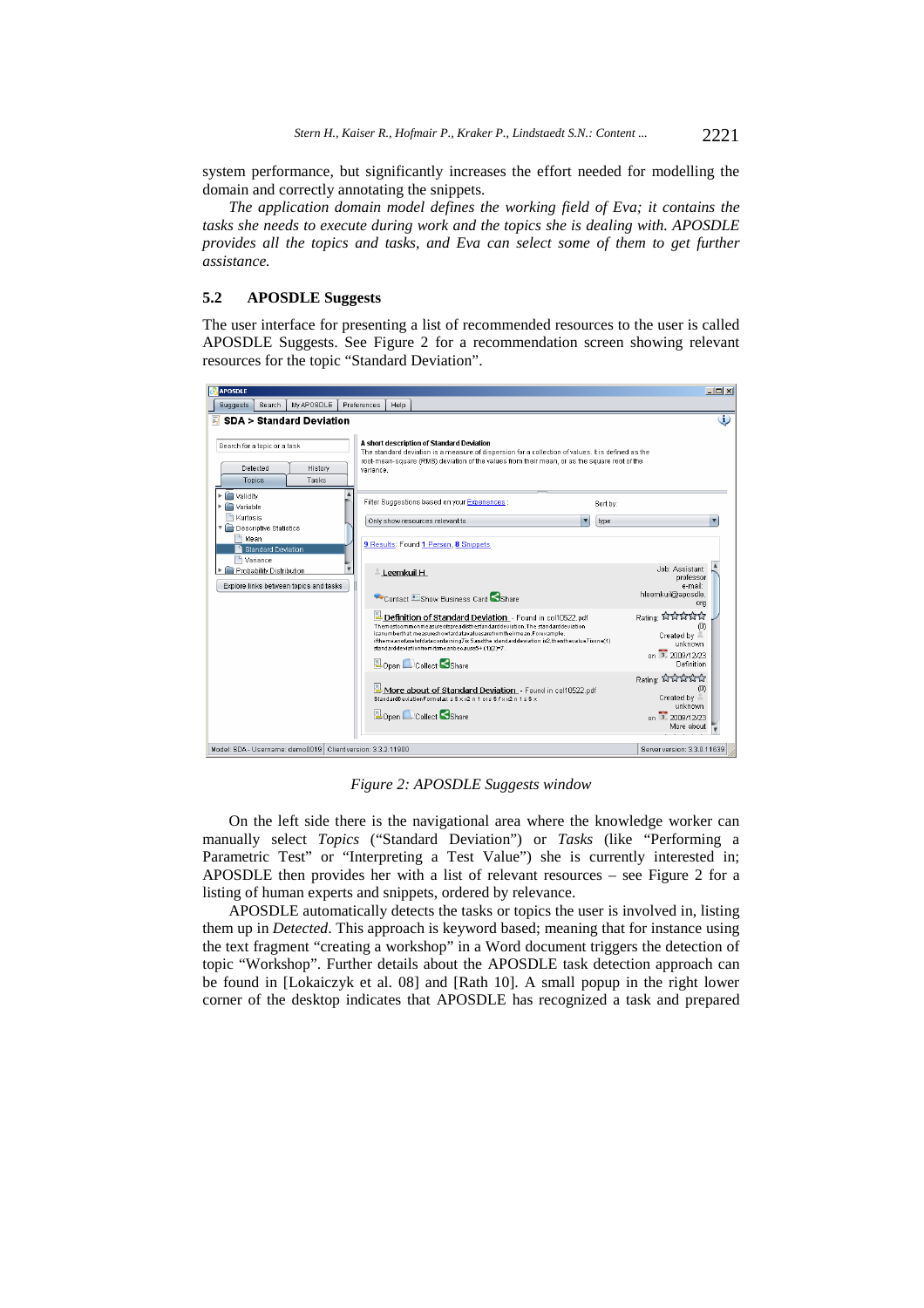assistance, keeping user disturbance at a minimal level. A history of the last topics used for retrieval is available in *History***.** On the right side, the recommendations for the selected task or topic are presented, ordered by their relevance. All listed resources are shown including relevant metadata like contact details for human experts, or ratings and creation date for snippets. Clicking on a textual or multimedia resource opens the APOSDLE component for visualizing resources – the APOSDLE Reader.

*Continuing our scenario of Eva searching for assistance preparing her workshop, APOSDLE automatically detects the topic Eva is working on (which is "Workshop" in this scenario) and informs Eva with a small notice popup. Eva can now decide whether she needs assistance or not; by clicking on the popup, APOSDLE presents all recommended resources. Eva now browses the list of recommended snippets, which are parts of Word files, Excel sheets, videos, audio resources etc.* 

### **5.3 APOSDLE Reader**

APOSDLE treats all documents equivalently and uses a single component to view documents - the APOSDLE Reader.



*Figure 3: Screenshot of the APOSDLE Reader in video lecture mode.* 

The APOSDLE Reader primarily visualizes recommended resources - which includes presentation of textual PDF resources and replay of multimedia content as seen in Figure 3. Secondly this interface is used for the creation of the underlying snippets themselves. Providing only one tool for browsing the APOSDLE knowledge base and creating new snippets lowers the entry barrier for new users and makes usage of the APOSDLE system quite easy.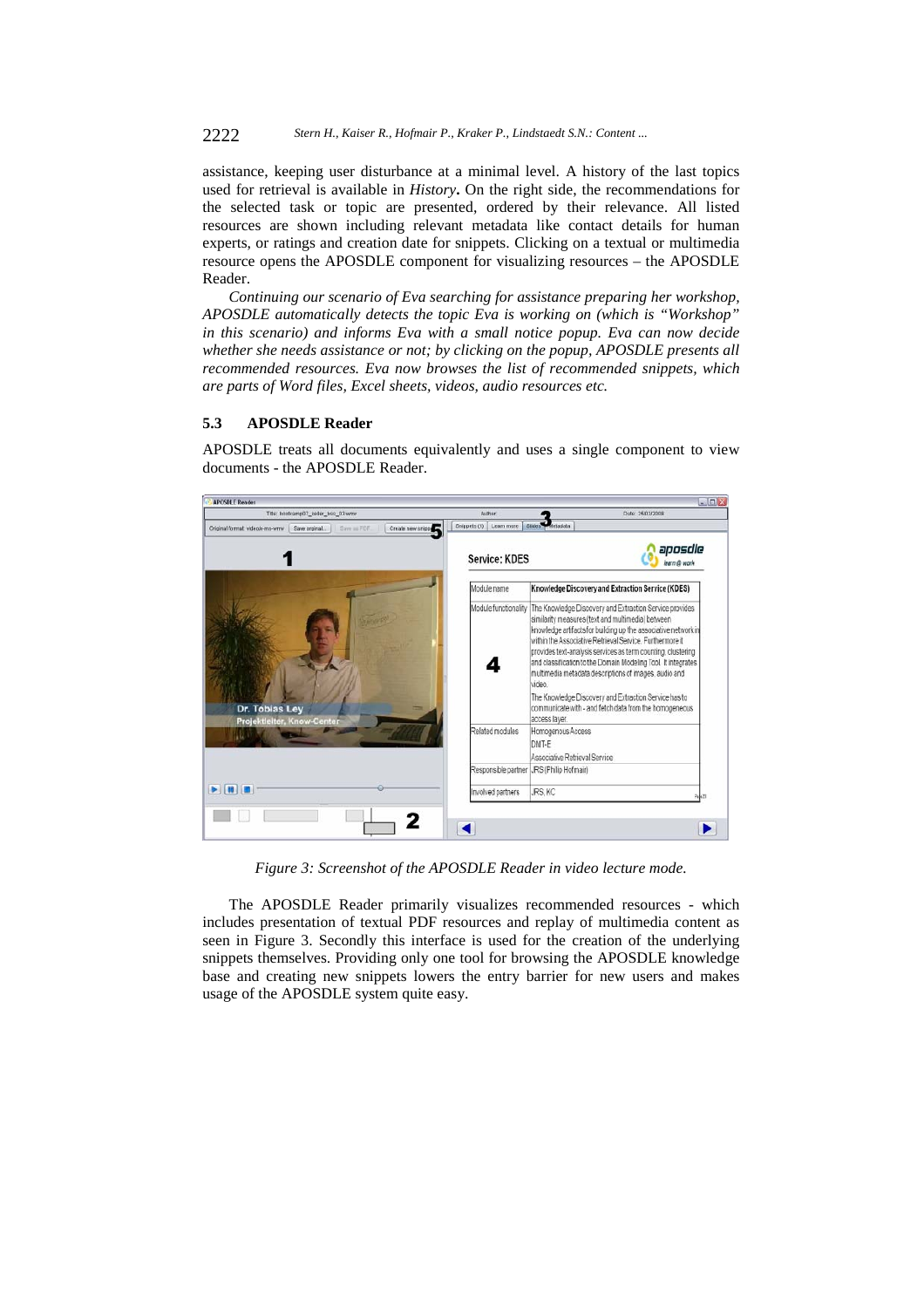Textual documents, internally converted to the PDF format, are displayed using a PDF Reader component, whereas multimedia documents are displayed using the *JMediaPlayer* from JavaFx<sup>4</sup> which utilizes codecs already available on the platform and provides classic video player functionality.

If a certain part of video is recommended, the playback component will be positioned at the snippet's start; given a textual resource, APOSDLE automatically selects the specific text snippet in the document. As stated before, new snippets can be easily created by defining the boundaries (temporal start and end positions in of videos respectively selecting an area in a text document) via pressing the button *create snippets* [see Number 5 in Figure 3]. When dealing with video lecture content, additional metadata and PowerPoint slides may also be displayed in additional tabs if available.

Figure 3 shows the most relevant areas of the APOSDLE Reader in multimedia content mode: In the centre of the left column [see Number 1], there is the video player component showing a video lecture from a project tutorial. Below [see Number 2], there is a *ThemeRiver* view; a specific graphical overview illustrating the temporal position of all the snippets in the multimedia file. Each snippet represents one bar on the river. By clicking on one of the bars, the video player goes to the position of the selected snippet. On the right side there are multiple tabs [see Number 3] - *Snippets*, *Learn more*, *Slides* and *Metadata* in the current case. On the screenshot, the slides tab is active, therefore the slides of the lectures are shown in the right area [see Number 4]. Using the left and right arrow buttons on the bottom navigates through the different slides.

*Eva chooses a recommended snippet and the related document is displayed in the APOSDLE Reader. To avoid the need for reading whole documents, relevant parts of the recommended resource are highlighted; they have been annotated with snippets. After reading some textual documents, Eva opens a recommended video of the last company workshop and gets valuable clues about how to moderate a workshop and plan the agenda.*

### **5.4 APOSDLE Text-based and Multimedia Content Types**

APOSDLE handles two types of text-based snippets, (i) text files (in various forms) and (ii) URLs. A text snippet describes a specific section of a textual resource, which can be for example a plain text file, a Microsoft Office or Open Office document, HTML pages, a PDF file etc. An URL snippet is used to point to a specific Web resource; the content of this Web resource is not being indexed because internal storage of huge amounts of information usually available on large Web sites is out of scope for a learning environment. URL snippets are used like bookmarks to attach relevant Web sites to topics, APOSDLE recommends those URLs when the corresponding topic is selected.

Further, APOSDLE supports multiple types of audiovisual content: audio files, videos, and specifically video lecture casts. As a consequence, user interface may vary: the viewing component (e.g. a video player for a video in a specific encoding), metadata granularity and certain features such as slide navigation for video lectures are adapted accordingly. The following categories are currently supported:

l

<sup>4</sup> http://javafx.com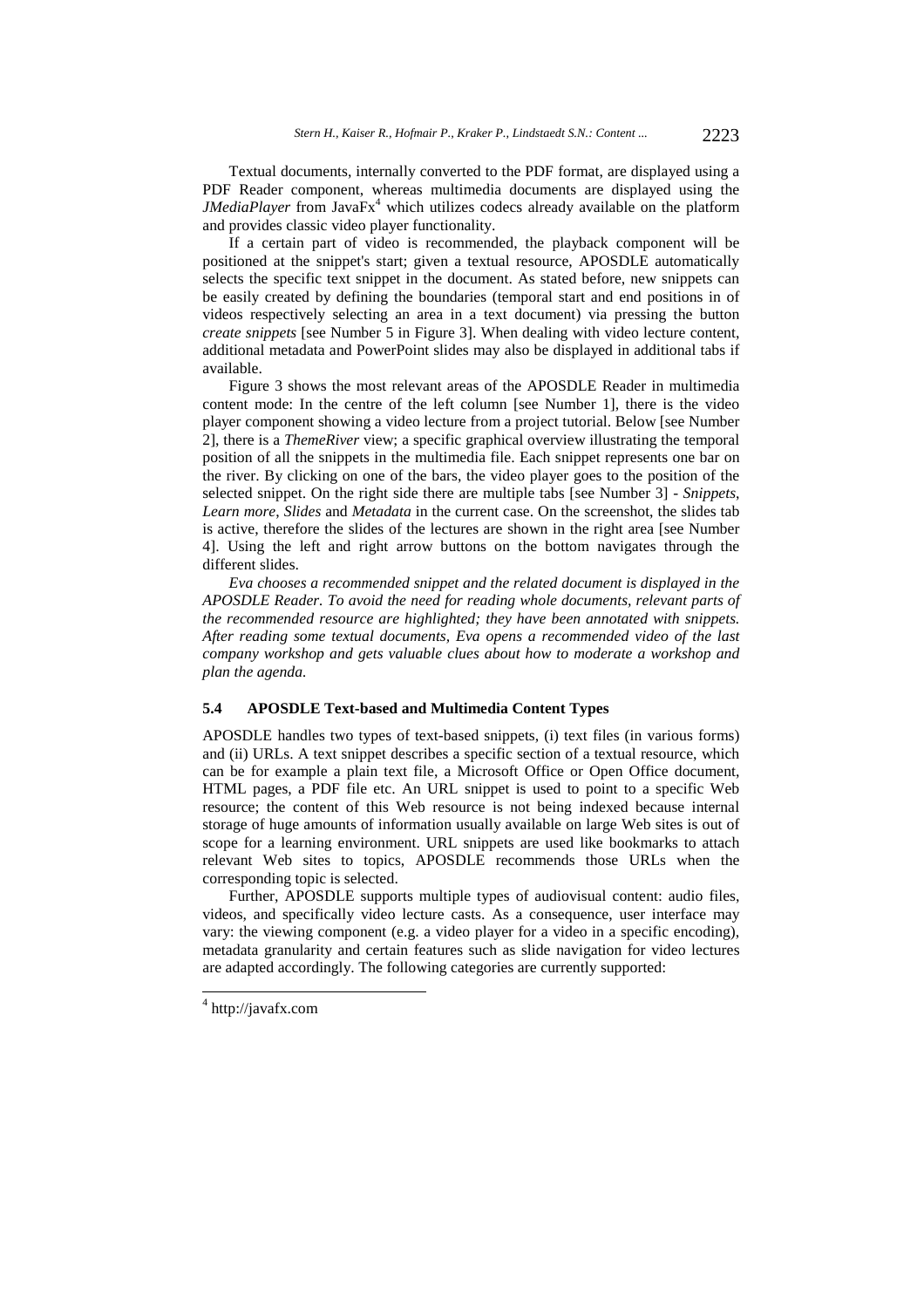*Educational legacy videos:* During the installation process, a company's existing suitable content can be imported and indexed. This material may range from an image film to any footage of a business meeting or a product presentation video. Any (temporal) subsection may be used to create a snippet of valuable knowledge, which can later help knowledge workers to complete tasks. Because the creation of multimedia content is typically expensive, efficient re-use is economically reasonable.

*Screen casts:* APOSDLE enables the recording of screen contents via an integrated screen cast tool called CamStudio<sup>5</sup>. This recorder also captures videos played on screen in combination with audio. The main purpose of this tool is to help experts to document knowledge with very little effort. Any explanation, instruction or consultation created that way can be imported into the system and be made available to other knowledge workers.

*Webcam Tutorials:* Similar to screen casts, streams from webcams can be captured, not limiting the content to the computer interface itself. This feature enables experts to create simple tutorials at their workplace possibly using a flipchart or demonstrating practical actions. By annotating snippets carefully, the expert may not have to answer the same question again and can save precious working time.

*Video Lectures:* Typically video lectures consist of the video content itself, some metadata and a set of slides. Any video lecture, such as content from the Videolectures.net<sup>6</sup> portal, could be imported including metadata. The functionality for including external material extensively is a future work task; the current import functionality is rather simple. Slides will be extracted as images for displaying them in a separate slides tab, so that the content of the slides is visible even when the projected area in the background of the speaker is not, which is typically the case in lecture casts.

# **6 Evaluation of semantic similarity measures used in the Associative Network**

In this evaluation, we focus on the *Concept to Concept layer*, which is responsible for handling the semantic similarity between the concepts (topics) available in an application domain. There are several semantic similarity measures available in APOSDLE, and it is very important to choose the best one for a specific domain as early as possible. Using the evaluation tool presented in this section, we are able to identify the best measures for a specific domain while still creating the models. The tool is able to import concepts and their connections automatically, which makes continuous evaluation possible, even on a daily basis.

The *Concept to Document layer* basically describes the manual annotations done by domain experts. Evaluating this layer would require a larger number of domain experts, since they would have to rate the snippets created by their colleagues. Due to the very limited number of domain experts available in the two domains (two at most), this evaluation was not applicable here.

l

<sup>5</sup> http://camstudio.org/

<sup>6</sup> http://videolectures.net/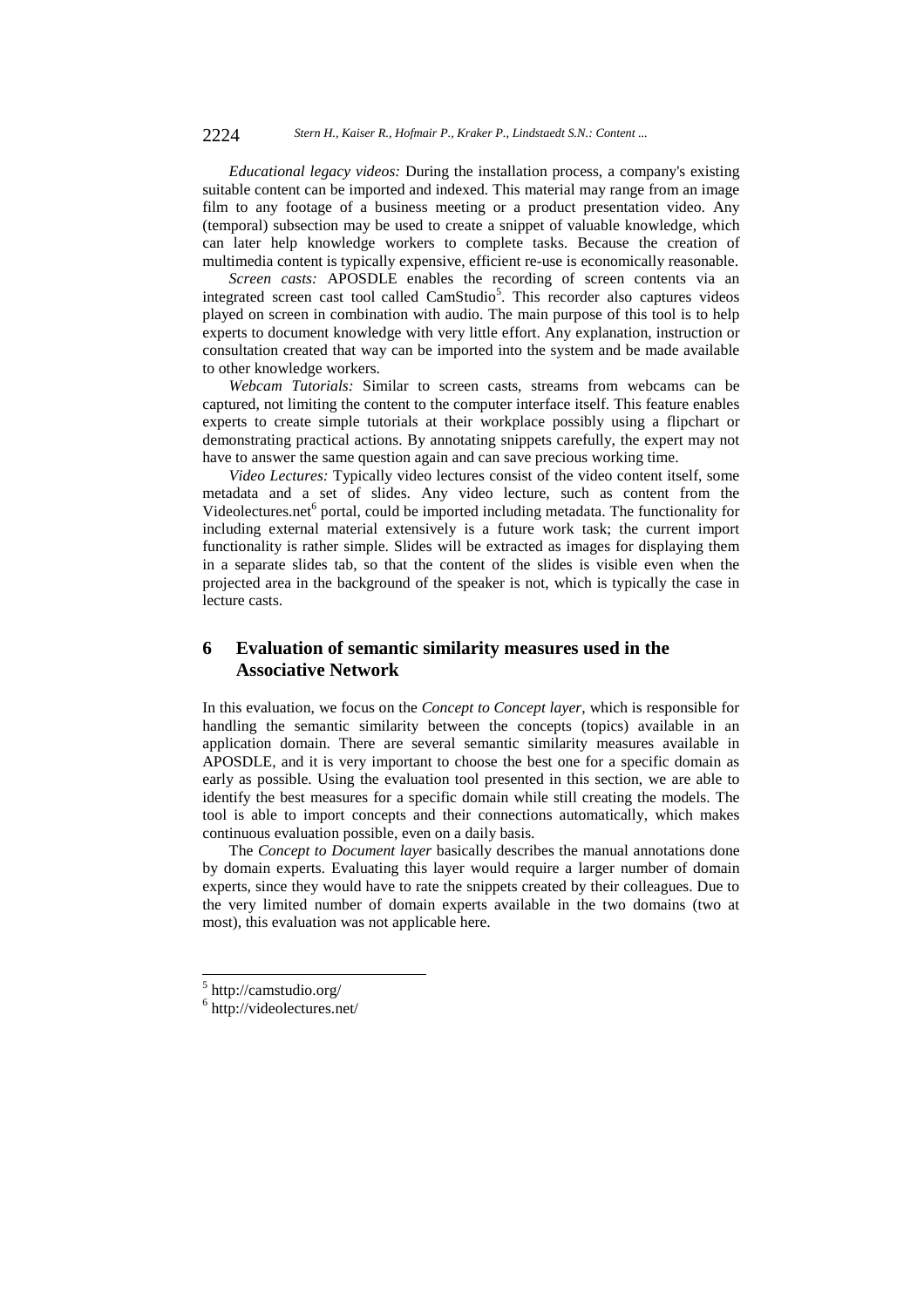The *Document to Document layer* of the Associative Network is based on already established and evaluated text content similarity measures (tf-idf) and is also not applicable for multimedia content. For a detailed evaluation discussing the optimal layer configurations of the Associative Network refer to [Scheir et al. 07]. For evaluating the Associative Network as a whole, there are plans to include rating elements (such as thumbs up or down) to enable the user to give feedback about the benefit of certain documents or snippets for her current information need.

As introduced in Section 3, the first layer of the Associative Network can exploit several different semantic similarity measures for weighting the edges between topics in the *Concept to Concept layer*. These measures include: (i) Conceptual Similarity [Wu and Palmer 94], (ii) Shortest Path, (iii) Scaled Shortest Path [Leacock and Chodorow 98], (iv) Resnik [Resnik 95], (v) Lin [Lin 98], (vi) Jiang Conrath [Jiang and Conrath 97], and (vii) the Trento Vector [Scheir 08b].

- In this evaluation the following research questions are covered:
- (i) Which semantic similarity measure is the best one for a specific application domain?
- (ii) Is there a specific similarity measure which is performing well on every domain tested and could therefore be proposed as default measure? and
- (iii) How much differ the covered measures actually?

To examine the behaviour in different application domains, two individual domains are evaluated: ISN (dealing with innovations) and CCI (German Chambers of Commerce). The basic idea of the evaluation is to get an ideal semantic similarity sample ("golden sample") created by human experts and to compare it to the resulting layers using different measures. The data required for this evaluation is gathered using a Web application called Web Tool (for Ontology) Evaluation (WTE), see Figure 4 for a typical screen during a rating session.

Two domain experts of every domain were rating Concept Pairs in two or more individual sessions, yielding a test set of at least four individual sessions. To reduce memory effects, the experts were asked to wait at least a few days before they start the next session. During the test, a certain number of Concept Pairs were presented and the domain expert had to grade the degree of interconnection between those two concepts. Using these ratings, an "ideal" model of the *Concept to Concept layer* was created.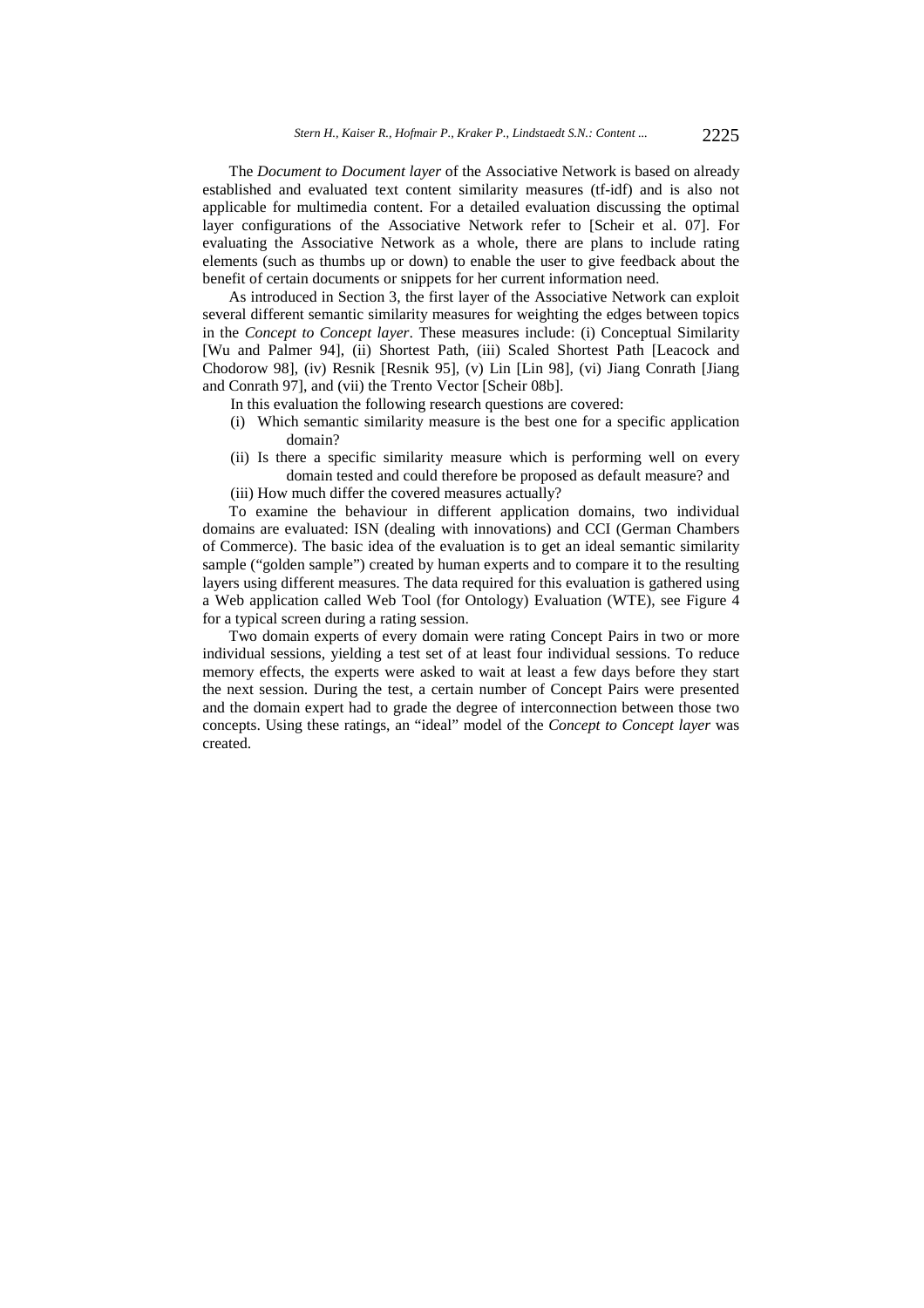| aposdle<br>Dearn @ work                   |                                                 |                         |                                                                   |                       |                         |                     |  |  |  |
|-------------------------------------------|-------------------------------------------------|-------------------------|-------------------------------------------------------------------|-----------------------|-------------------------|---------------------|--|--|--|
| <b>Web Tool for (Ontology) Evaluation</b> |                                                 |                         |                                                                   |                       |                         |                     |  |  |  |
| Home                                      | <b>Concept</b><br><b>Pairs</b><br><b>Rating</b> |                         |                                                                   |                       |                         | $\bullet$<br>Logout |  |  |  |
| <b>Concept Pairs Rating</b>               |                                                 |                         |                                                                   |                       |                         |                     |  |  |  |
|                                           | Please define the similarity between            |                         |                                                                   |                       |                         |                     |  |  |  |
|                                           |                                                 |                         | Problemlösungsbaum (child of Systematisch - analytische Methoden) |                       |                         |                     |  |  |  |
|                                           |                                                 |                         | and                                                               |                       |                         |                     |  |  |  |
|                                           | EU Projekt (child of Forschungsprojekt)         |                         |                                                                   |                       |                         |                     |  |  |  |
|                                           | $\bigcap$                                       | $\subset$               | $\bigcap$                                                         | $\cap$                | $\mathcal{O}$           |                     |  |  |  |
|                                           | opposite in<br>meaning                          | different in<br>meaning | vaguely similar<br>in meaning                                     | similar in<br>meaning | identical in<br>meaning |                     |  |  |  |
|                                           |                                                 |                         | You are now rating 1 of 100 total Concept Pairs.                  |                       |                         |                     |  |  |  |
|                                           |                                                 |                         | logged in as: conny                                               |                       |                         |                     |  |  |  |

*Figure 4: Screenshot of WTE* 

To ensure a correct understanding of the concepts shown, the parent concepts (if available) for both concepts were shown. According to [Charles 00] we have chosen a five point similarity scale, containing the following values:

| <b>Scale Description</b>   | Value |
|----------------------------|-------|
| identical in meaning       |       |
| similar in meaning         | 0.75  |
| vaguely similar in meaning | 0.55  |
| different in meaning       | 0.27  |
| opposite in meaning        |       |

For the domain to be evaluated, APOSDLE provides the derived measures for each edge connecting two concepts. A domain containing 120 concepts is therefore yielding a maximum of 7140 individual Concept Pairs to be rated. Recursive edges (an edge from one concept back to the same one) are not evaluated; also edges between two concepts are symmetric: *concept1* to *concept2* is the same as *concept2* to *concept1* and therefore has the same similarity values assigned. Since it is impossible to evaluate all the available Concept Pairs, there is the need for some pre-selection.

The number of Concept Pairs to be rated in one session can be defined individually for each application domain: (i) *fixed concepts* denote predefined Concept Pairs which are queried in every session – allowing us to compare ratings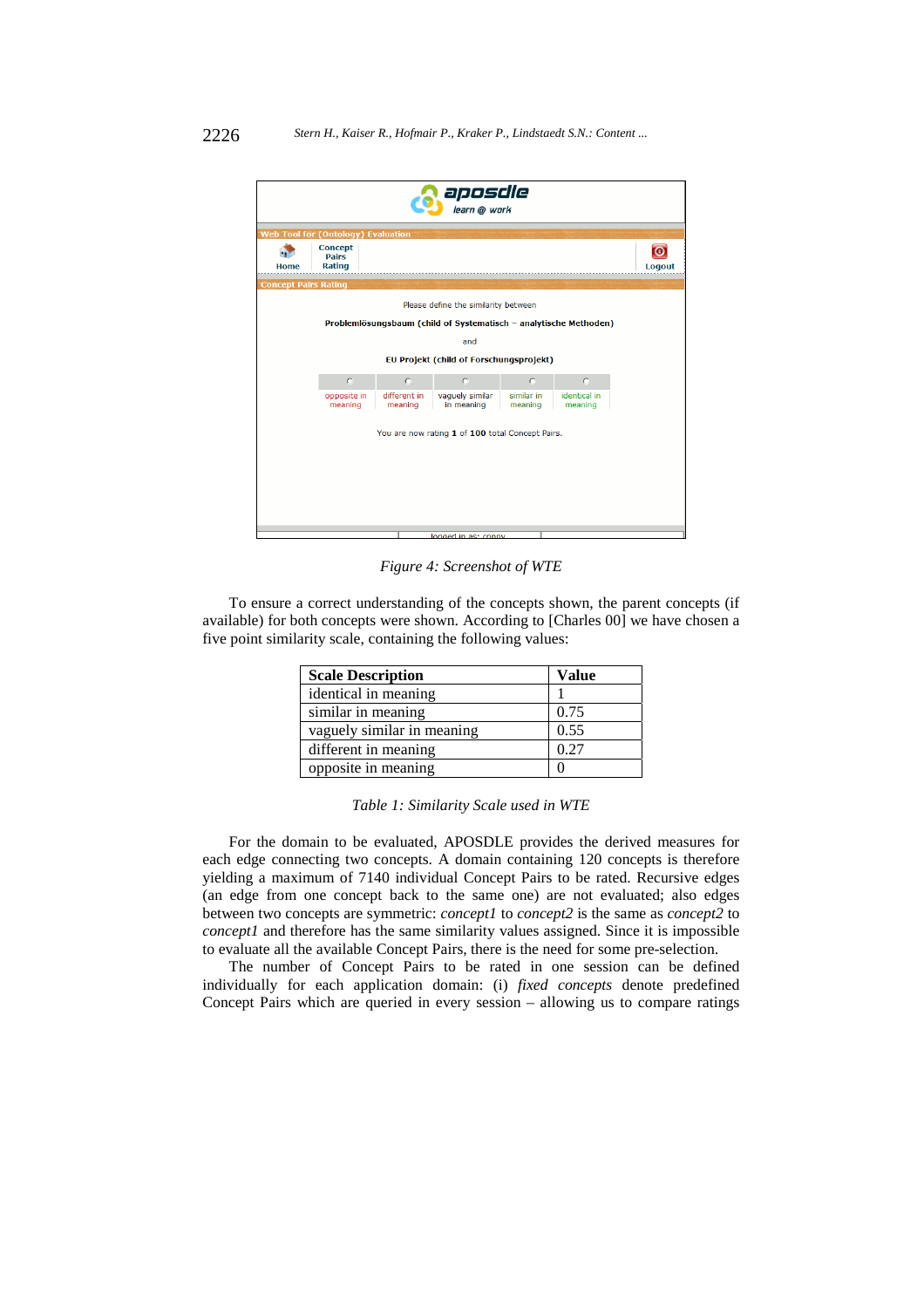from different experts and over time; (ii) *variable concepts* describe Concept Pairs which are randomly selected from the pool of all possible Concept Pairs for each session. Fixed concepts were preselected manually by inspecting the similarity matrix of the domain including all the measures with the aim of being able to discriminate between measures. For example, Concept Pairs scoring very different values for the different measures are helping us to see which measures are more similar to the human evaluation. Having more individual rating results for significant Concept Pairs tends to be more useful than having a larger number of totally randomly selected Concept Pairs. The number of total Concept Pairs to be rated was set to 100, taking approximately 15 to 20 minutes per session. In the ISN domain we preselected 32 Concept Pairs, in the CCI domain 28.

Only completed sessions were stored by WTE, ensuring that sessions always contain the same number of ratings. All tasks (import of measures, import of concepts, import of Concept Pairs etc.) except the pre-selection of Concept Pairs can be carried out automatically, which makes it very easy to test other domains or work with different measure settings. The results of the ratings then were evaluated against the computed measures. All measures were normalized (values between 0 and 1) and the average deviations of each measure compared to the expert ratings were derived.

The evaluation yielded the following results: In the ISN domain, two experts created 600 individual ratings in six sessions, effectively rating 435 different Concept Pairs. The 32 fixed Concept Pairs have been rated in every session (so they had 6 ratings); 5 Concept Pairs have been rated twice (meaning that they had been randomly selected twice). The 6 individual ratings of the fixed Concept Pairs were fairly consistent, they only differed by one rating at the most; the average value was taken to clear out some possible erroneous entries.

The best three measures compared to the expert ratings in ISN are:

- 1. *Conceptual Similarity:* Average Deviation: *0.1899*
- 2. *Jiang Conrath:* Average Deviation: *0.2032*
- 3. *Shortest Path:* Average Deviation: *0.2123*

In the *CCI* domain two experts created 400 individual ratings in four sessions, effectively rating 306 different Concept Pairs. The 28 fixed Concept Pairs have been rated in every session (so they had 4 ratings), 10 Concept Pairs have been rated twice (meaning that they had been randomly selected twice). The best three measures compared to the expert ratings in CCI are:

1. *Scaled Shortest Path:*

Average Deviation: *0.1247*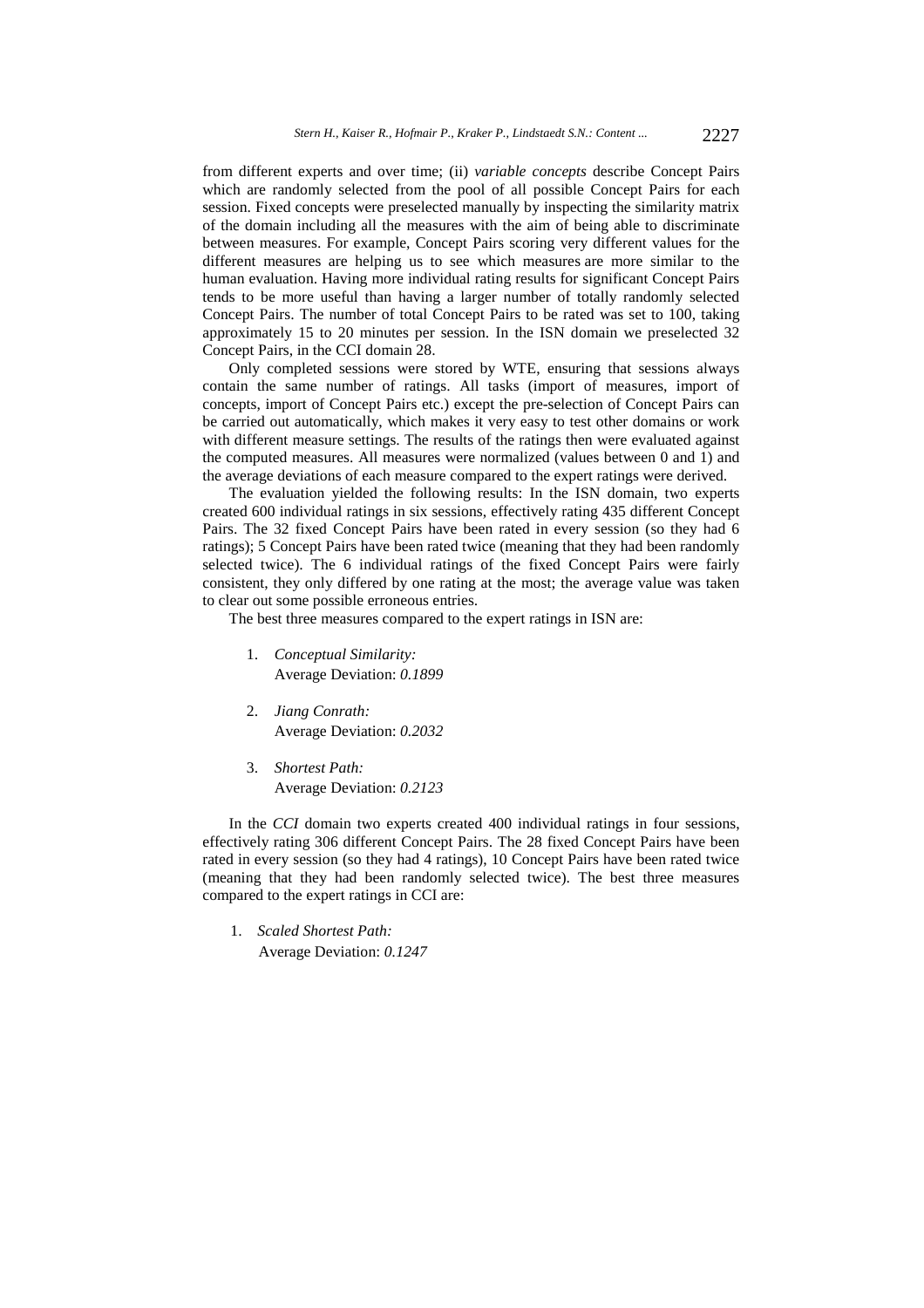- 2. *Shortest Path:* Average Deviation: *0.1579*
- *3. Conceptual Similarity:* Average Deviation: *0.1929*

The results in ISN and CCI domains yield the following answers to the evaluation questions:

(i) Which semantic similarity measure is the best one for a specific application domain?

In the ISN domain, the Conceptual Similarity measure is the best one compared to the expert ratings. Jiang Conrath and Shortest Path rank second and third. In the CCI domain, Scaled Shortest Path delivers the best results; Shortest Path and Conceptual Similarity do follow with a quite significant distance.

(ii) Is there a specific similarity measure, which is performing well on every domain, tested and could therefore be proposed as default measure?

There is no similarity measure, which performs perfectly on both domains, so there is no clear winner. However, considering both domains, the path-based measures seem to be the most appropriate for the kind of ontologies, which constitute the domain models. In fact, both the Conceptual Similarity and the Scaled Shortest Path belong to this family of measures. Focusing on a single measure the Shortest Path measure seems to be the best one suitable for a default setting.

(iii) How much differ the covered measures actually?

The difference between the different measures can be seen clearly in the top 3 ranking of the results section. While the differences are not that big in the case of ISN, Scaled Shortest Path is the clear winner in the case of CCI. The worst measures in both domains deliver very high average deviations of up to 0.35, meaning that choosing the wrong measure may significantly degrade the results.

### **7 Conclusion and Future Work**

In this paper, we presented our approach of a context aware recommendation engine based on the Associative Network, which is able to overcome several problems when dealing with manual annotation of resources by human experts, like sparse annotations and annotation interfaces not intuitively enough for easy use. Snippets are relevant parts of documents annotated with concepts from a domain ontology, saving the knowledge worker from browsing the whole document or watching the whole video by highlighting the right learning material for her needs.

While typical personal learning environments focus on text-based content, APOSDLE is a self-directed Work Integrated Learning system supporting both text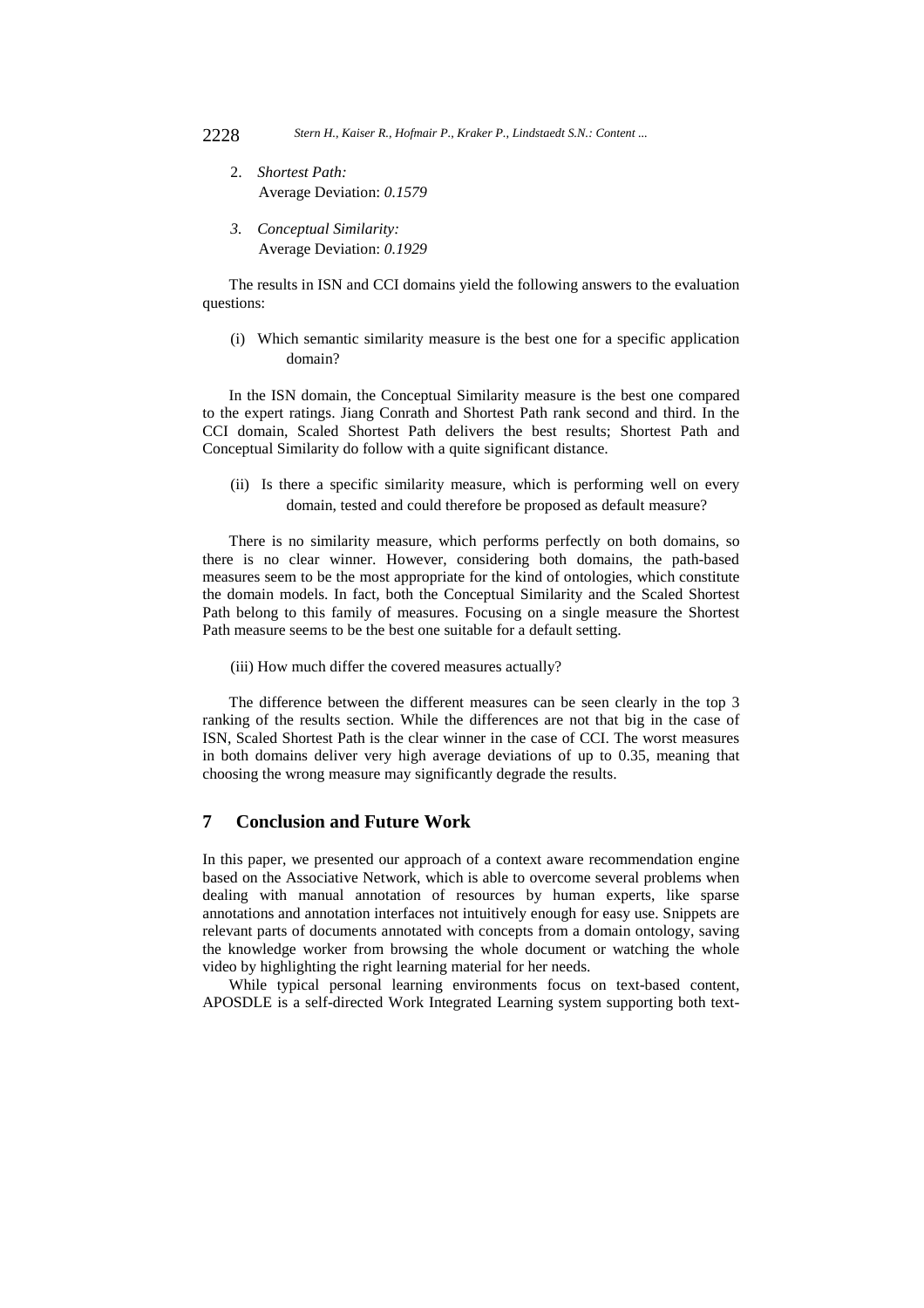based and audiovisual content. As most of the functionality is fully automatic, economic re-use of existing content is supported; easy recording and ingestion of new material enables experts to share their knowledge rapidly.

The system currently does not support the automatic import of video lectures metadata, a feature which certainly users would benefit from. The increasingly attractive integration of online videos (lectures) in learning environments is also discussed in [Auinger et al. 09]. Semantic interlinking between snippets and links to external, related (Web) resources may also be subject of future work. While the current import component demonstrates how external data can be integrated, a component with more sophisticated features providing extensive metadata would obviously be interesting. To improve the system's response time when opening a large video file, streaming could be utilized instead of downloading the whole file locally.

The Associative Network approach will be used in other Web based projects, with the following improvements planned: the network will be able to store not only snippets, but also other types of resources; the order of topics submitted as input will be taken into account and additional weighting algorithms and similarity measures will be developed.

The APOSDLE project has come to its end in the beginning of 2010. The application is still in prototype status but will be enhanced according to the needs of the application partners where APOSDLE is still running and being used. A demonstrator version is available at http://www.aposdle.tugraz.at for two of the application domains, ISN and SDA. As a final step in the APOSDLE project, the source code will be released under Open Source License in the mid of 2010.

For in-depth information regarding APOSDLE and the used technology, refer to project deliverables and various publications on the APOSDLE website. APOSDLE is a rather closed system at the moment, recommendations from other learning environments or other tools for instance cannot be included. By releasing APOSDLE under Open Source License, we foresee the development of an APOSDLE API to provide interface functionality to and from other systems.

The evaluation of the *Concept to Concept layer* of the Associative Network shows that path based measures seem to be the most appropriate measures for the APOSDLE models and the very simple shortest path measure performs well on both tested domains. Nevertheless, the best measure has to be evaluated on a case-by-case manner for each domain. In fact, the evaluation has emphasized the existence of big differences between the top scorer and the other measures, making the selection of the correct similarity function a crucial task for a good performance of the Associative Network. Since WTE can derive those measure evaluations on the fly via the Web interface, it is also possible to have a look at the results while the evaluation is still ongoing, for example after each individual session or user. Within APOSDLE, the use of a path based measures was accurate enough. In addition to just using one single measure type, the combination of good performing measures is also an interesting aspect for future work.

#### **Acknowledgements**

APOSDLE is partially funded under the FP6 of the European Commission within the IST Workprogramme (project number 027023). The Know-Center is funded within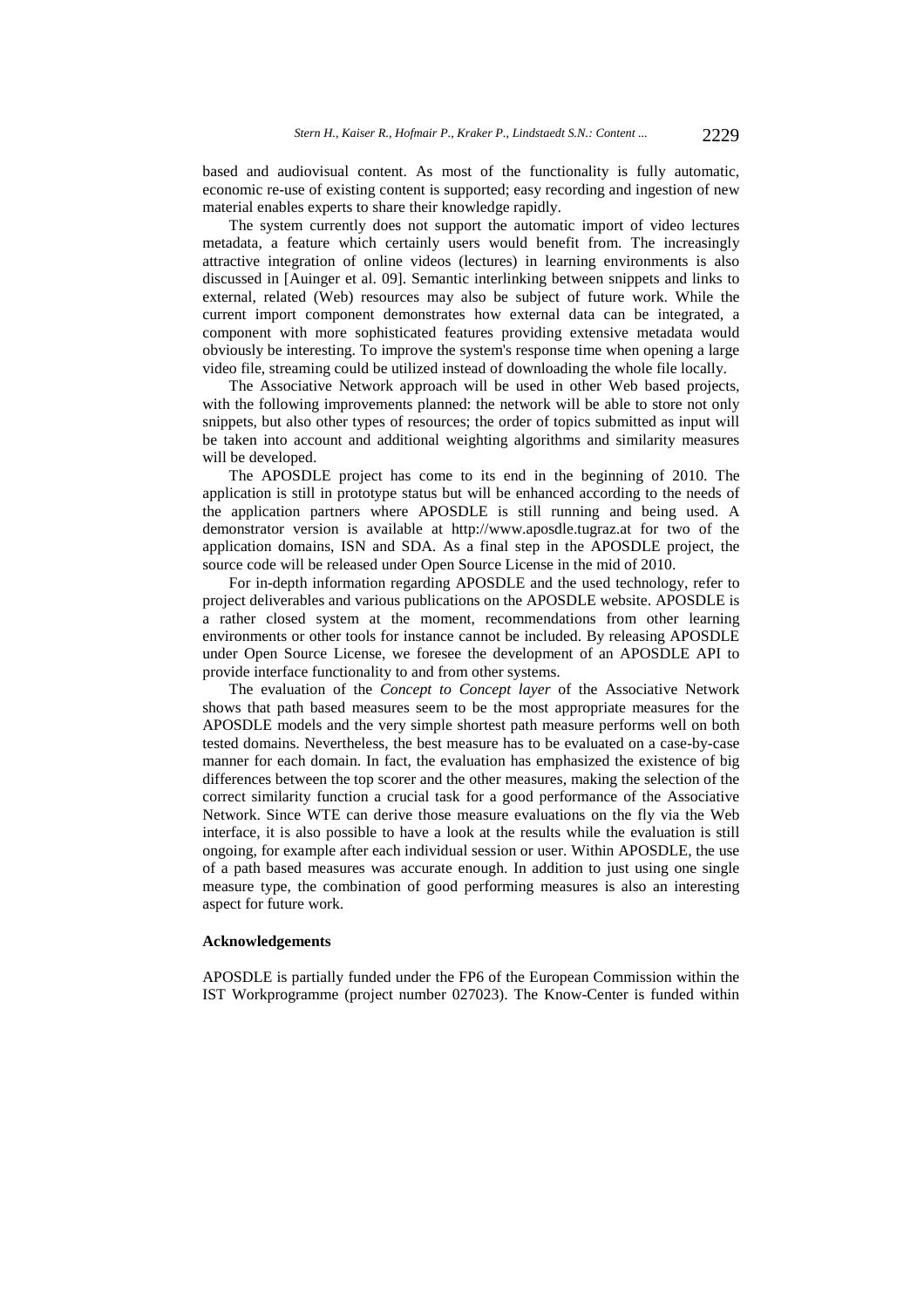the Austrian COMET Program - Competence Centers for Excellent Technologies under the auspices of the Austrian Ministry of Transport, Innovation and Technology, the Austrian Ministry of Economics and Labor and by the State of Styria. COMET is managed by the Austrian Research Promotion Agency FFG.

#### **References**

[Auinger et al. 09] Auinger, A., Ebner, M., Nedbal, D., Holzinger, A.: "Mixing content and endless collaboration | mashups: Towards future personal learning environments"; UAHCI '09: Proceedings of the 5th International Conference on Universal Access in Human-Computer Interaction, Part III, Springer-Verlag, Berlin, Heidelberg (2009), 14-23.

[Bedert et al. 08] Biedert, R., Schwarz, S., Roth-Berghofer, T.R.: "Designing a contextsensitive dashboard for an adaptive knowledge worker assistant", Workshop on Modeling and Reasoning in Context, HCP '08, Delft, The Netherlands (2008).

[Charles 00] Charles, W.G.: "Contextual correlates of meaning", Applied Psycholinguistics, v21:4, Cambridge University Press (2000), 505-524.

[Christl et al. 08] Christl, C., Ghidini, C., Guss, J., Pammer, V., Rospocher, M., Lindstaedt, S., Scheir, P., Serafini, L.: "Deploying semantic web technologies for work integrated learning in industry. a comparison: Sme vs. large sized company", Proceedings of the 7th International Semantic Web Conference (ISWC 2008), Semantic Web In Use Track, Volume 318/-1., Karlsruhe, Germany, Springer Berlin / Heidelberg (28-30 October 2008) 709-722.

[Crestani 97] Crestani, F.: "Application of Spreading Activation Techniques in Information Retrieval", Artificial Intelligence Review 11, 6 (1997), 453-482.

[Heylighen et al. 02] Heylighen, F., Bollen, J.: "Hebbian Algorithms for a Digital Library Recommendation System", 31st International Conference on Parallel Processing Workshops (ICPP 2002 Workshops), 20-23 August 2002, Vancouver, BC, Canada (2002), 439-446.

[Jiang and Conrath 97] Jiang, J.J. and Conrath, D.W.: "Semantic similarity based on corpus statistics and lexical taxonomy", Proceedings of International Conference on Research in Computational Linguistics (1997), 19–33.

[Leacock and Chodorow 98] Leacock, C. and Chodorow, M.: "Combining local context and wordnet similarity for word sense identifica", MIT Press (1998).

[Lin 98] Lin, D.: "An information-theoretic definition of similarity", Proceedings of the 15th International Conf. on Machine Learning, Morgan Kaufmann, San Francisco, CA (1998), 296- 304.

[Lindstaedt and Farmer 04] Lindstaedt, S.N. & Farmer, J.: "Kooperatives Lernen in Organisationen", CSCLKompendium - Lehr- und Handbuch für das computerunterstützte kooperative Lernen, Oldenbourg Wissenschaftsverlag, München, Germany.

[Lindstaedt et al. 07] Lindstaedt, S. N., Ley, T., Mayer, H.: "APOSDLE - New Ways to Work, Learn and Collaborate", Proceedings of the 4th Conference on Professional Knowledge Management WM2007, 28. - 30. März 2007, GITO-Verlag, Berlin, Potsdam, Germany (2007), 381-382.

[Lindstaedt et al. 08] Lindstaedt, S. N., Scheir, P., Lokaiczyk, R., Kump, B., Beham, G., Pammer, V.: "Knowledge Services for Work-integrated Learning"**,** Proceedings of the European Conference on Technology Enhanced Learning (ECTEL) 2008, Maastricht, The Netherlands (2008), 234-244.